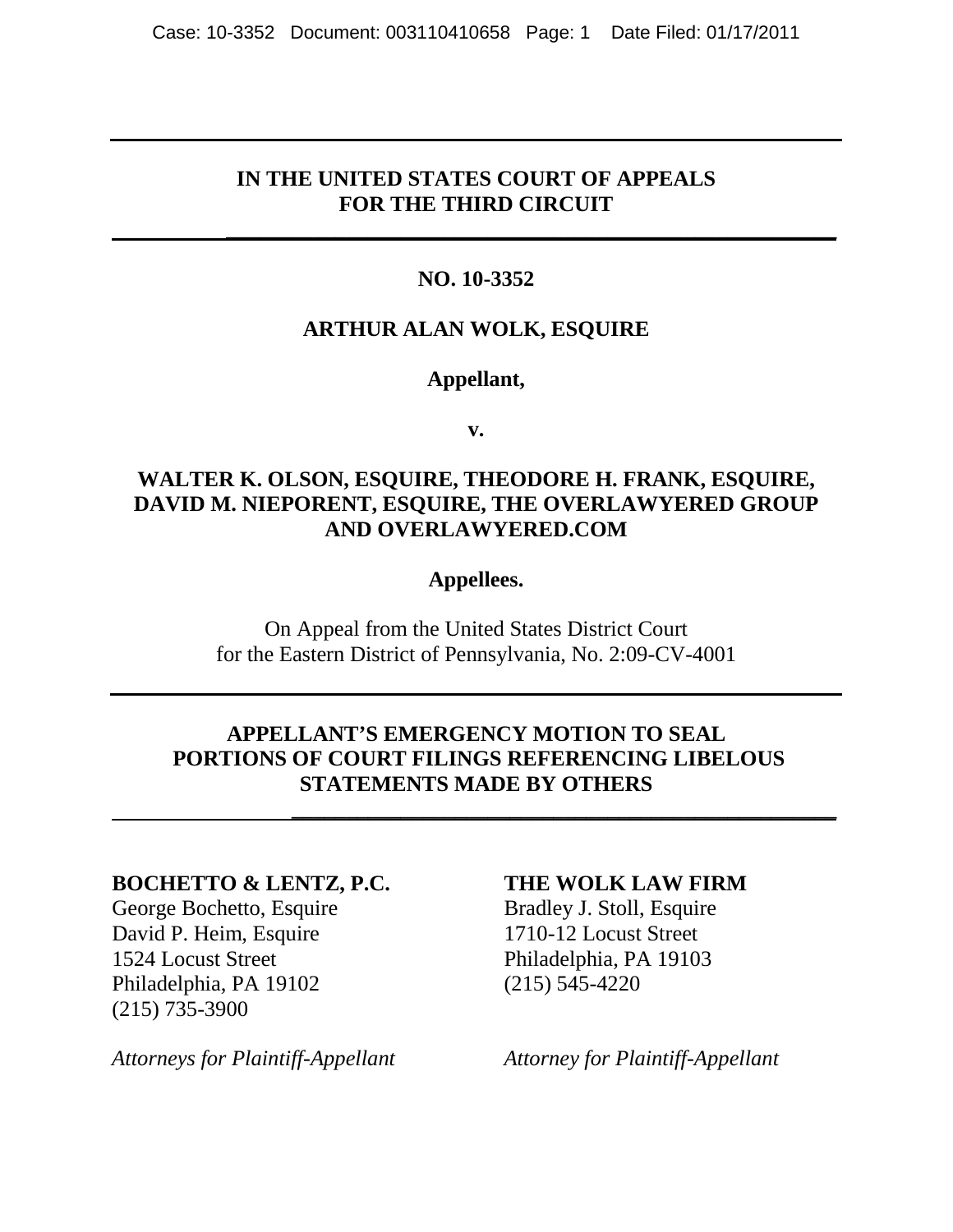Appellant, Arthur Alan Wolk ("Wolk"), respectfully requests this Honorable Court to grant emergency relief in the form of sealing portions of the docket in this appeal which cite to the libelous statements made by others against Wolk falsely accusing him of bestiality and pedophilia. Amicus Curiae Eugene Volokh has republished these libelous statements on his blogging website by posting the filings from this Court's docket which referenced these horrible accusations, obviously disregarding the very nature of the relief requested in this litigation.

Wolk respectfully requests that an order granting this motion be applied *nunc pro tunc* as to the date the subject docket entries were filed in this Court.

#### **I. BASIS FOR EMERGENCY RELIEF**

Wolk has filed several briefs in this Court which advise that certain internet websites associated with Overlawyered and Amici Curiae Eugene Volokh and Glenn Reynolds have published defamatory statements falsely and maliciously accusing Wolk of bestiality and pedophila. See Doc. 03110388655 pgs. 2, 3, 14; Doc. 03110390553 pg. 14, 16; Doc. 03110388537 pg. 33.

More specifically, Eugene Volokh and Glenn Reynolds filed a motion in this Court seeking leave to appear as amicus curiae in support of Overlawyered, which was granted on January 14, 2011. Wolk opposed their motion for amici status asserting, *inter alia*, that these individuals are associated with other websites

1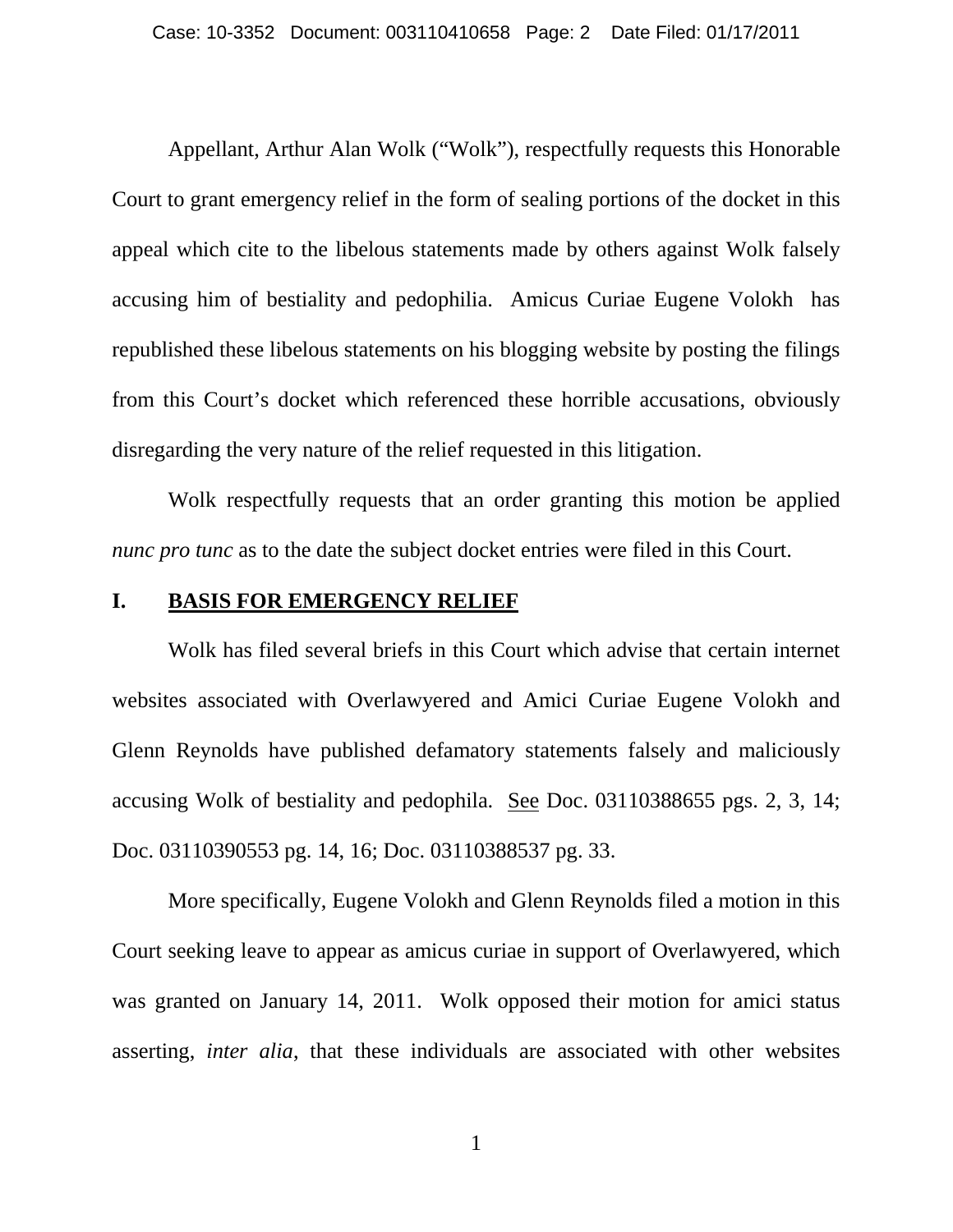against whom Wolk has filed lawsuits seeking equitable relief for publishing false accusations relating to bestiality and pedophilia.

In apparent retaliation for Wolk's opposition, Amicus blogger Volokh has taken portions of Wolk's opposition that quoted the defamatory statements of bestiality and pedophilia (Doc. 03110390553 at pg. 14, 16) and published them on *his own blogging website* with the effect of inciting his blogging readership to further accuse Wolk of bestiality and pedophilia. (Ex. A)("Volokh Blog," filed under seal.) The Volokh Blog then led to the publication of a second blog (attached as Ex. B)(filed under seal), appearing on a separate website with a headline directly accusing Wolk of bestiality. (Ex. B.) This second blogger states that he obtained the quote for the headline from a source who requested "anonymity." The blog links to the original Volokh Blog and claims to have "learned" about the situation from a "Professor Glenn Reynolds," who is part of the same proposed amici group as Volokh. (Ex. B.)

Wolk has written to request that Volokh and the second blogger remove the defamatory material from their websites (Ex. C, D)(filed under seal), to which Volokh responded by threatening to sue Wolk. (Ex. E.)

Wolk respectfully submits that time is of the utmost essence to prevent Volokh's and other Amicus bloggers' republication of libelous statements against Wolk from reaching the internet search engines which will thrust them to the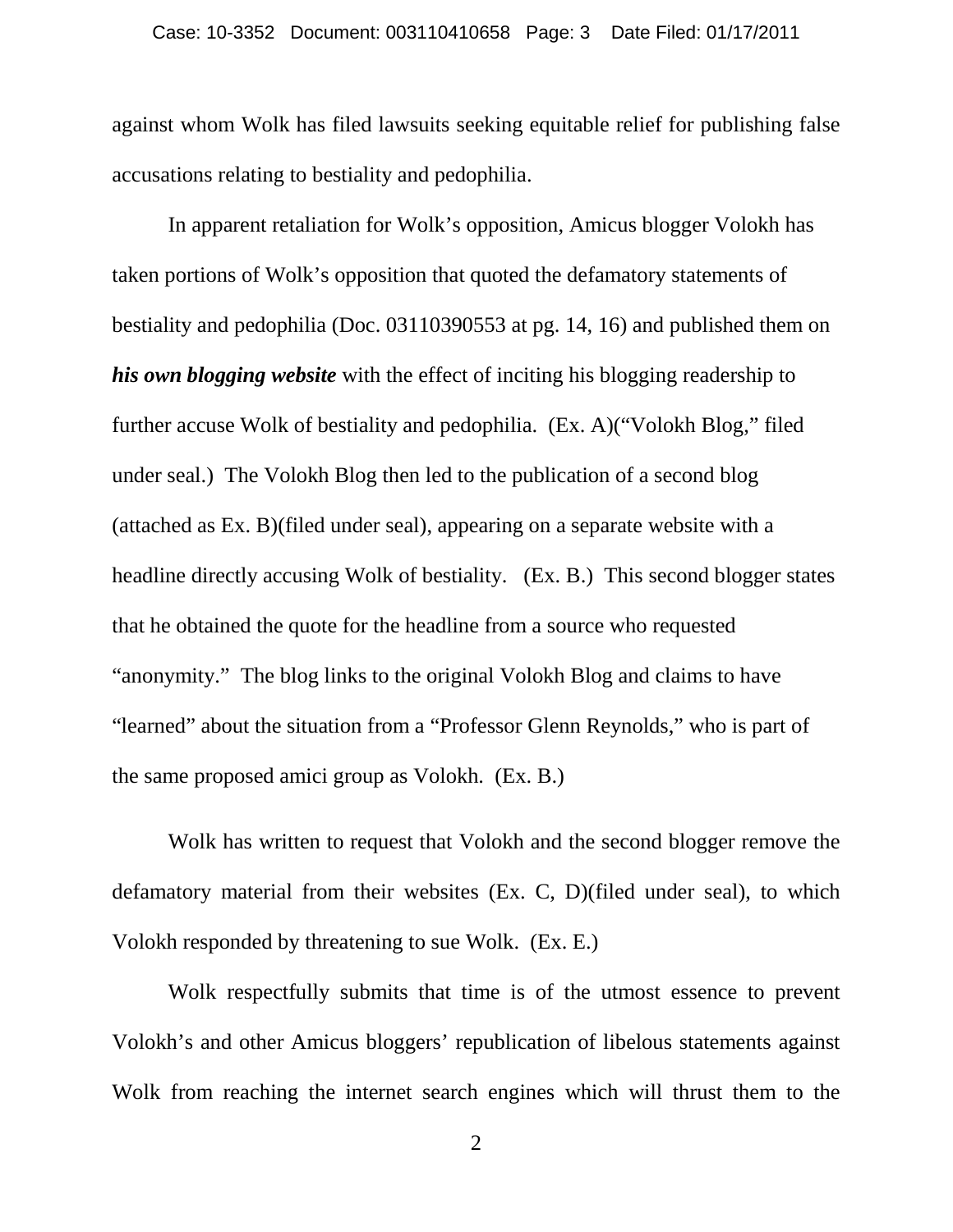forefront of cyberspace. Wolk had previously been successful in persuading others to remove the blogs falsely accusing him of these heinous acts, but Reynolds and Volokh have rendered Wolk's efforts meaningless by republishing only the portions of the brief which recite these false accusations, thereby letting them loose on the internet once again. By sealing the relevant portions of the briefing which cite to these defamatory statements, the Court can ensure that the Amici bloggers (and any other parties) will refrain from publically disseminating such horrific accusations. Likewise, an order sealing the relevant portions of Wolk's briefing will compel Amicus blogger Volokh to remove his internet blog, which republished the defamatory accusations that will be placed under seal.

#### **II. LEGAL ARGUMENT**

The United States Supreme Court has said that generally, "the courts of this country recognize a general right to inspect and copy public records and documents, including judicial records and documents." [Nixon v. Warner](https://www.lexis.com/research/buttonTFLink?_m=c0a5e6d55ea4c3b840bf315ddb5bc093&_xfercite=%3ccite%20cc%3d%22USA%22%3e%3c%21%5bCDATA%5b461%20F.3d%201048%5d%5d%3e%3c%2fcite%3e&_butType=3&_butStat=2&_butNum=56&_butInline=1&_butinfo=%3ccite%20cc%3d%22USA%22%3e%3c%21%5bCDATA%5b435%20U.S.%20589%2c%20597%5d%5d%3e%3c%2fcite%3e&_fmtstr=FULL&docnum=2&_startdoc=1&wchp=dGLbVlz-zSkAB&_md5=164587489fc7c4e6c6567c43f9f5f92b)  [Communications, Inc., 435 U.S. 589, 597, 98 S. Ct. 1306, 55 L. Ed. 2d 570 \(1978\).](https://www.lexis.com/research/buttonTFLink?_m=c0a5e6d55ea4c3b840bf315ddb5bc093&_xfercite=%3ccite%20cc%3d%22USA%22%3e%3c%21%5bCDATA%5b461%20F.3d%201048%5d%5d%3e%3c%2fcite%3e&_butType=3&_butStat=2&_butNum=56&_butInline=1&_butinfo=%3ccite%20cc%3d%22USA%22%3e%3c%21%5bCDATA%5b435%20U.S.%20589%2c%20597%5d%5d%3e%3c%2fcite%3e&_fmtstr=FULL&docnum=2&_startdoc=1&wchp=dGLbVlz-zSkAB&_md5=164587489fc7c4e6c6567c43f9f5f92b) The Court, however, has also noted that "the right to inspect and copy judicial records is *not* absolute." Id. [at 598](https://www.lexis.com/research/buttonTFLink?_m=c0a5e6d55ea4c3b840bf315ddb5bc093&_xfercite=%3ccite%20cc%3d%22USA%22%3e%3c%21%5bCDATA%5b461%20F.3d%201048%5d%5d%3e%3c%2fcite%3e&_butType=3&_butStat=2&_butNum=57&_butInline=1&_butinfo=%3ccite%20cc%3d%22USA%22%3e%3c%21%5bCDATA%5b435%20U.S.%20589%2c%20598%5d%5d%3e%3c%2fcite%3e&_fmtstr=FULL&docnum=2&_startdoc=1&wchp=dGLbVlz-zSkAB&_md5=27f57534d899cbe5195b12b2e19b395a) (emphasis added).

Every court has supervisory power over its own records and files, and access has been denied where court files might have become a vehicle for improper purposes. **For example, the common-law right of inspection has bowed before the power of a court to insure that its records are not used to gratify public spite or promote public**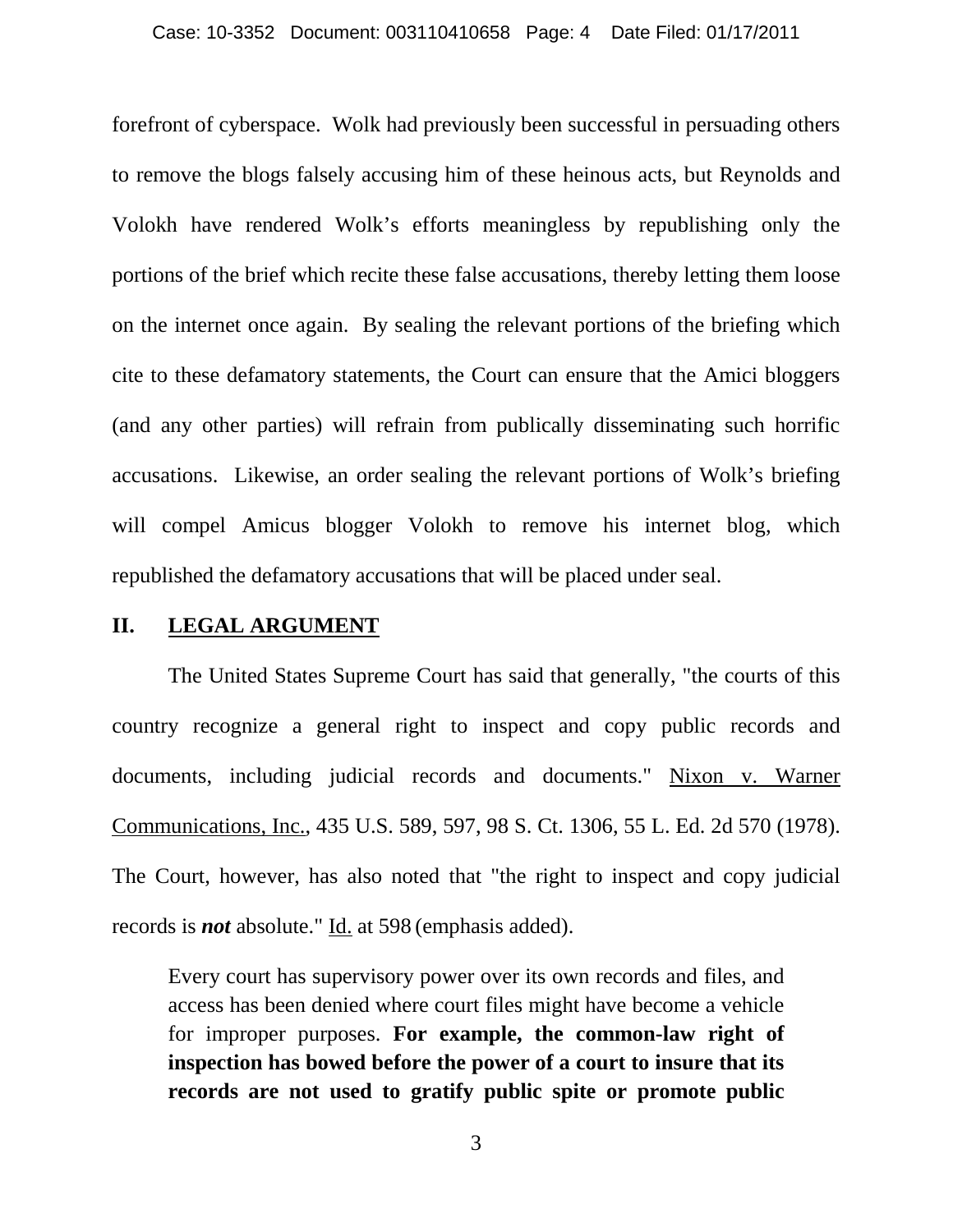### **scandal . . . . Similarly, courts have refused to permit their files to serve as reservoirs of libelous statements for press consumption.**

Id. (internal citations and quotations omitted)(emphasis added).

In this Circuit, the issuance of protective orders sealing court records is governed by Pansy v. Borough of Stroudsburg, 23 F.3d 772 (3d Cir. 1994). Under Pansy, "good cause must be demonstrated to justify" an order of confidentiality sealing court records. Id*.* at 786. "[S]everal factors, which are neither mandatory nor exhaustive, . . ." may be considered in evaluating whether 'good cause' exists:

1) whether disclosure will violate any privacy interests;

2) whether the information is being sought for a legitimate purpose or for an improper purpose;

2) whether disclosure of the information will cause a party embarrassment;

4) whether confidentiality is being sought over information important to public health and safety;

5) whether the sharing of information among litigants will promote fairness and efficiency;

6) whether a party benefitting from the order of confidentiality is a public entity or official; and

7) whether the case involves issues important to the public."

Glenmede Trust Co. v. Thompson, 56 F.3d 476, 483 (3d Cir. 1995)(citing Pansy,

23 F.3d at 787-91). In addition to these factors, courts should consider any other

factors relevant to the dispute. Id.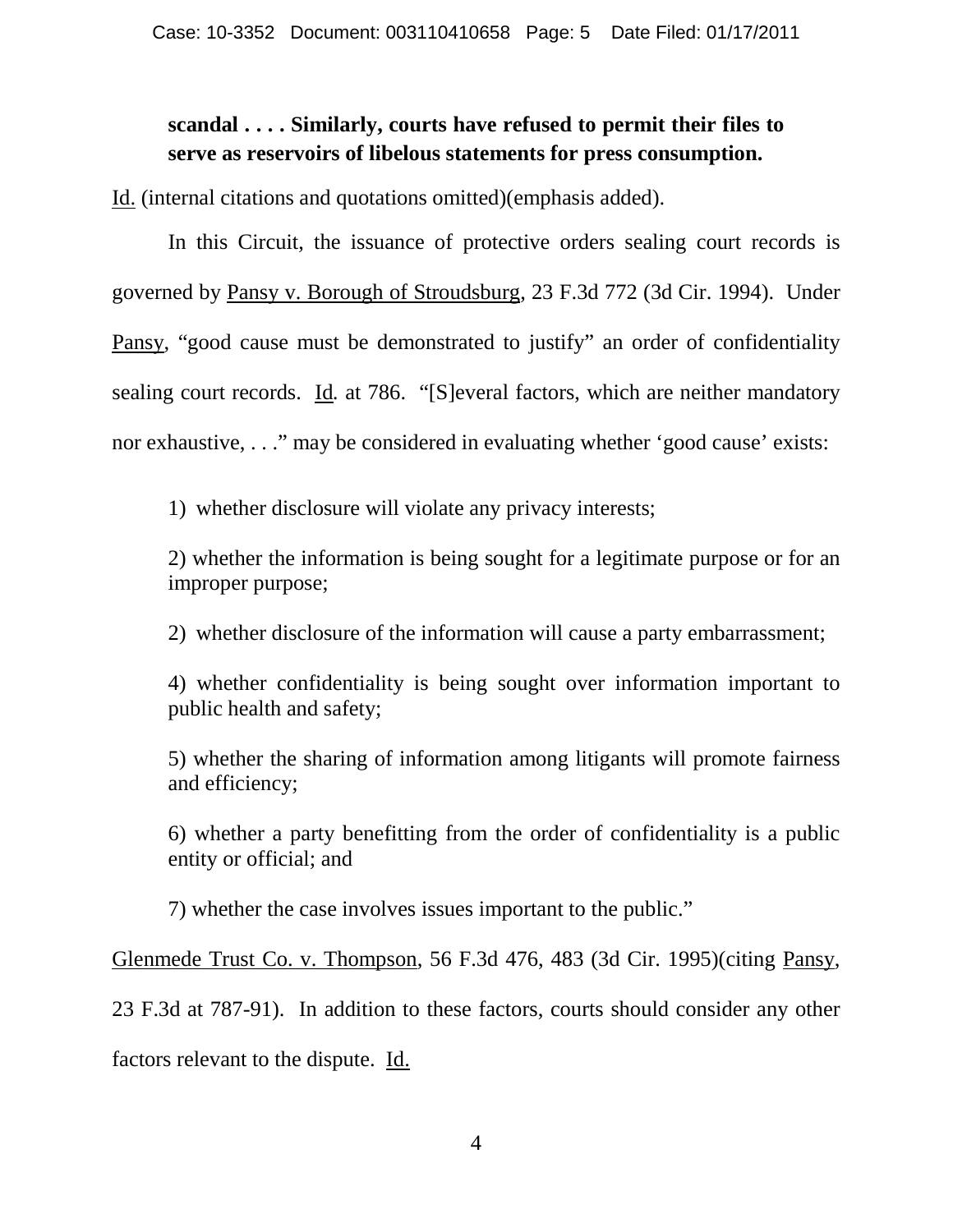To protect his rights, Wolk presented argument to this Court disclosing the horrible accusations of bestiality and pedophilia as a means to stress the importance of his cause and to provide the Court with the context of the type of malicious internet defamation that had taken place during the pendency of this appeal, particularly by those with whom the amici are affiliated. Wolk justifiably believed that the officers of this Court would act honorably and not resort to devious tactics which bring immeasurable harm to him in retaliation for pursuing his rights. In hindsight, Wolk's assumption of the good faith, ethical conduct of amici was misplaced.

Eugene Volokh, a professor at law, is resorting to unlawful gamesmanship by republishing defamation *per se* on his website under the banner of presenting privileged information from a court filing. Volokh and his amici partner Reynolds are using this Honorable Court's docket as a "reservoir[] of libelous statements for press consumption." Nixon, 435 U.S at 597. Their intentions are to harm Wolk and intimidate him from seeking redress for the horrible libelous statements which are now appearing on the internet daily. Volokh has even threatened Wolk with litigation to intimidate Wolk from protecting his good name. (Ex. C, D, E.)

This is not the conduct of a professor, an amicus curiae, an officer of this Court, or a respected journalist, but the malicious actions of an individual who is facilitating the character assassination of his adversary. Wolk is a father of two, a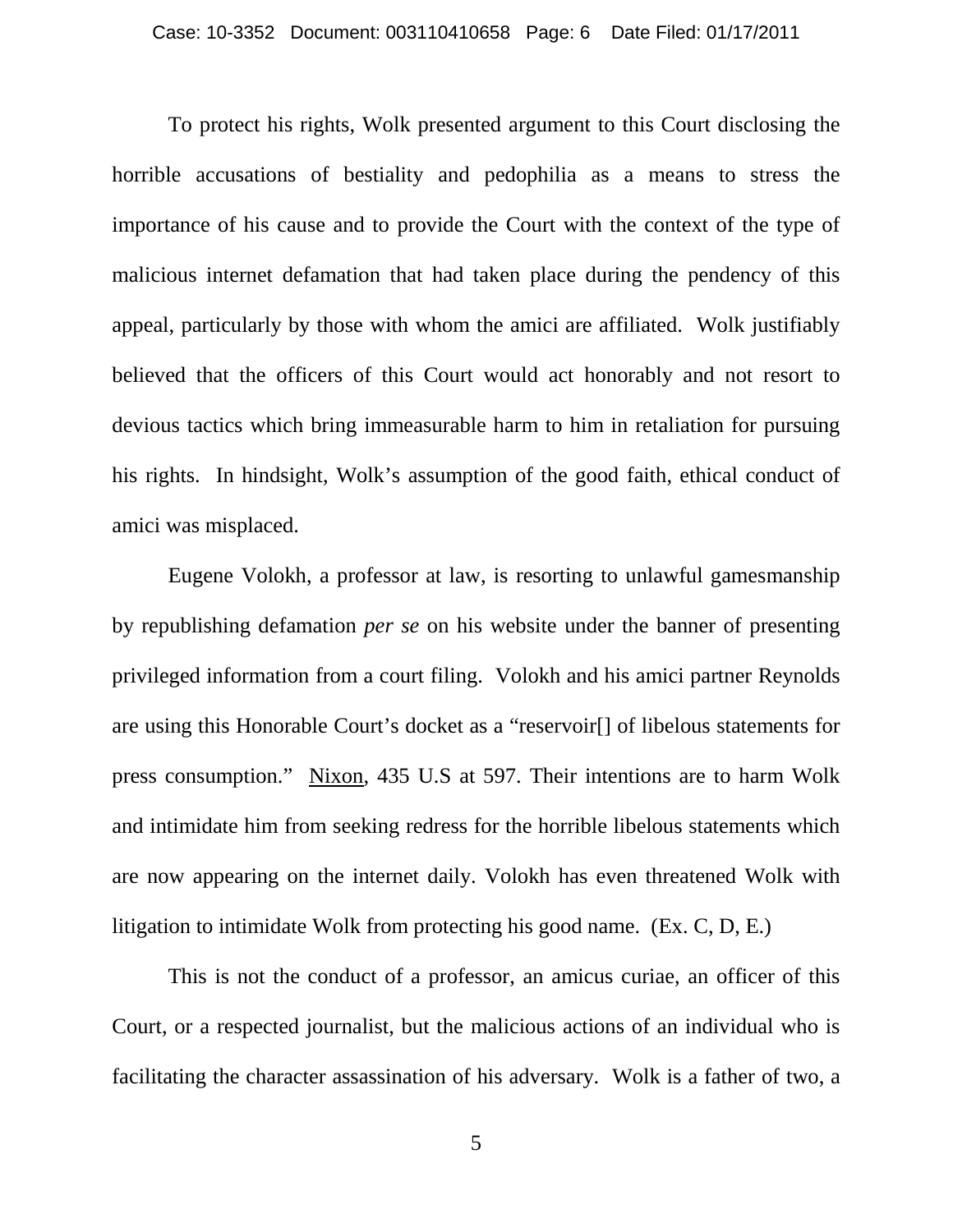grandfather, a well respected member of the Philadelphia community, and a respected advocate for his clients. The accusations of bestiality and pedophilia are horrific and must be stopped. Volokh and Reynolds have shown disdain for the integrity of this judicial system and are using Court filings as a reservoir for libelous statements that they believe they may publish with impunity.

To say that these publications will bring harm to Wolk is an undersatement of epic proportions. There could be no lawful or legitimate purpose behind this except to punish Wolk for opposing Reynolds' and Volokh's amicus status. Considering this is an internet libel case, republishing the libel on the internet for purposes of disseminating it even further is hardly fair, hardly in the public interest, and will make it extremely difficult for Wolk to live in the city of his birth and interact among his professional and social colleagues. More importantly, the legacy being created for Wolk's family and loved ones is being horribly corrupted.

Wolk respectfully requests this Honorable Court to remove the ammunition these malicious "amicus" bloggers are using to assassinate Wolk by placing the referenced court filings under seal *nunc pro tunc*. These internet bullies are a fringe element in our society that serve no purpose other than to spew invective and incite hatred as a substitute for tolerance. There must be a stop to it and the place is here and the time is now.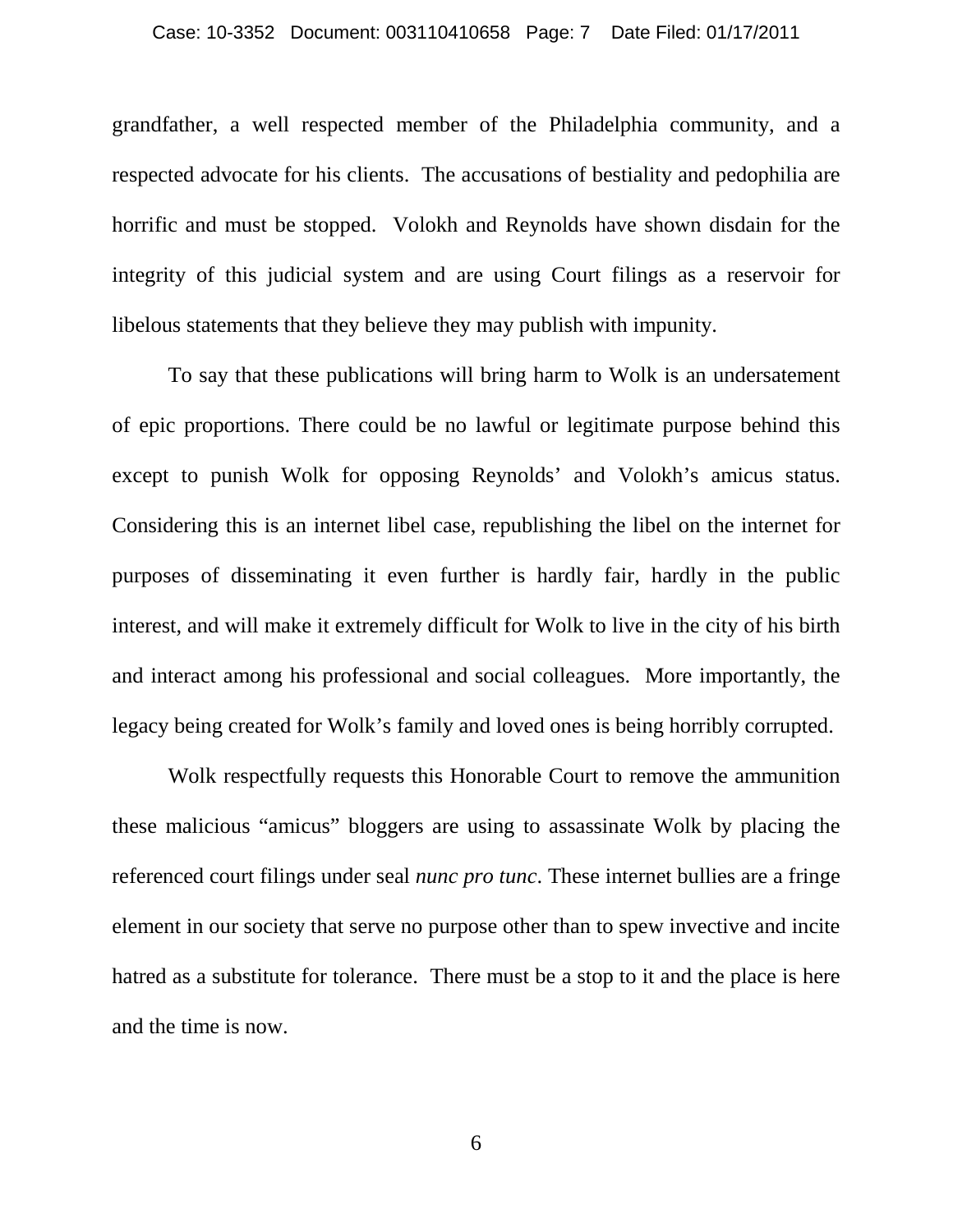#### **III. CONCLUSION**

In this litigation, Wolk has learned that a posting on an internet blog site may be thrust to the forefront of cyberspace search engines in a matter of days by careful manipulation of the blog website host. Time is of the essence to prevent Volokh's and Reynolds' character assassination from being swept up by Google and other similar search engines. The conduct of officers of this Court in using court filings as a reservoir for libel is outrageous. Wolk is helpless to these individuals' and their blogging cohorts' merciless barrage of attacks.

This Court has the authority to control its docket so that the filings made therein are not put to unlawful use. Wolk respectfully requests emergency relief so that the Amici's misconduct may be halted before it is unstoppable. Accordingly, Wolk respectfully requests the Court to enter an Order sealing *nunc pro tunc* the following portions of the Court's docket:

- (a) Pages 2, 3 14 and Exhibit B of Plaintiff's Response in Opposition to the Motion for Leave to File Brief of Amici Curiae from Reporter's Committee for Freedom of the Press, filed on 12/22/10 (Doc. # 03110388655);
- (b)Pages 14 and 16 and Exhibit 7 of Plaintiff's Response in Opposition to the Motion for Leave to File Brief of Amici Curiae Eugene Volokh*, et al.,* filed on 12/27/10 (Doc. # 03110390553);
- (c) Page 33 and Exhibit 28 of Appellant's Motion to Strike Main Brief of Defendants for Presenting Non-record Evidence and Engaging in Scandalous Character Assassination, filed on 12/22/10 (Doc. # 03110388537);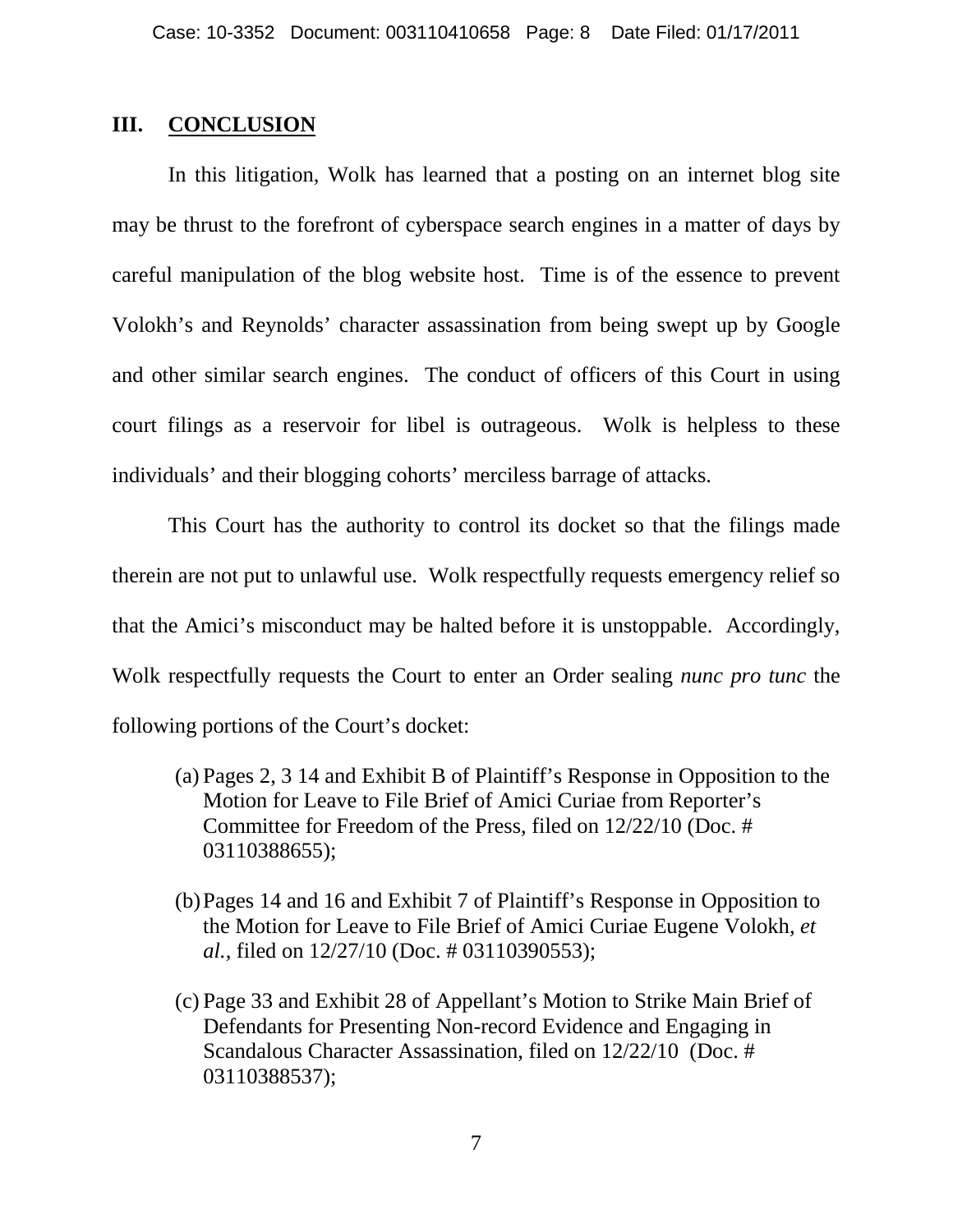#### (d)Page 2 and Exhibits A and B of Appellant's Supplement to Opposition to the Motion for Leave to File Brief of Amici Curiae Eugene Volohk, et al, filed on 1/5/11 (Doc. # 003110398378); and

(e) Exhibits A, B, C and D of this Emergency Motion.

Respectfully Submitted:

### **BOCHETTO & LENTZ, P.C. THE WOLK LAW FIRM**

By: /s/ David P. Heim \_ By: /s/ Bradley J. Stoll

David P. Heim, Esquire 1710-12 Locust Street Philadelphia, PA 19102 Ph: (215) 545-4220 Ph: (215) 735-3900 Fx: (215) 545-5252 Fx: (215) 735-2455

*Attorneys for Plaintiff-Appellant*

Date: January 17, 2011

George Bochetto, Esquire Bradley J. Stoll, Esquire 1524 Locust Street Philadelphia, PA 19103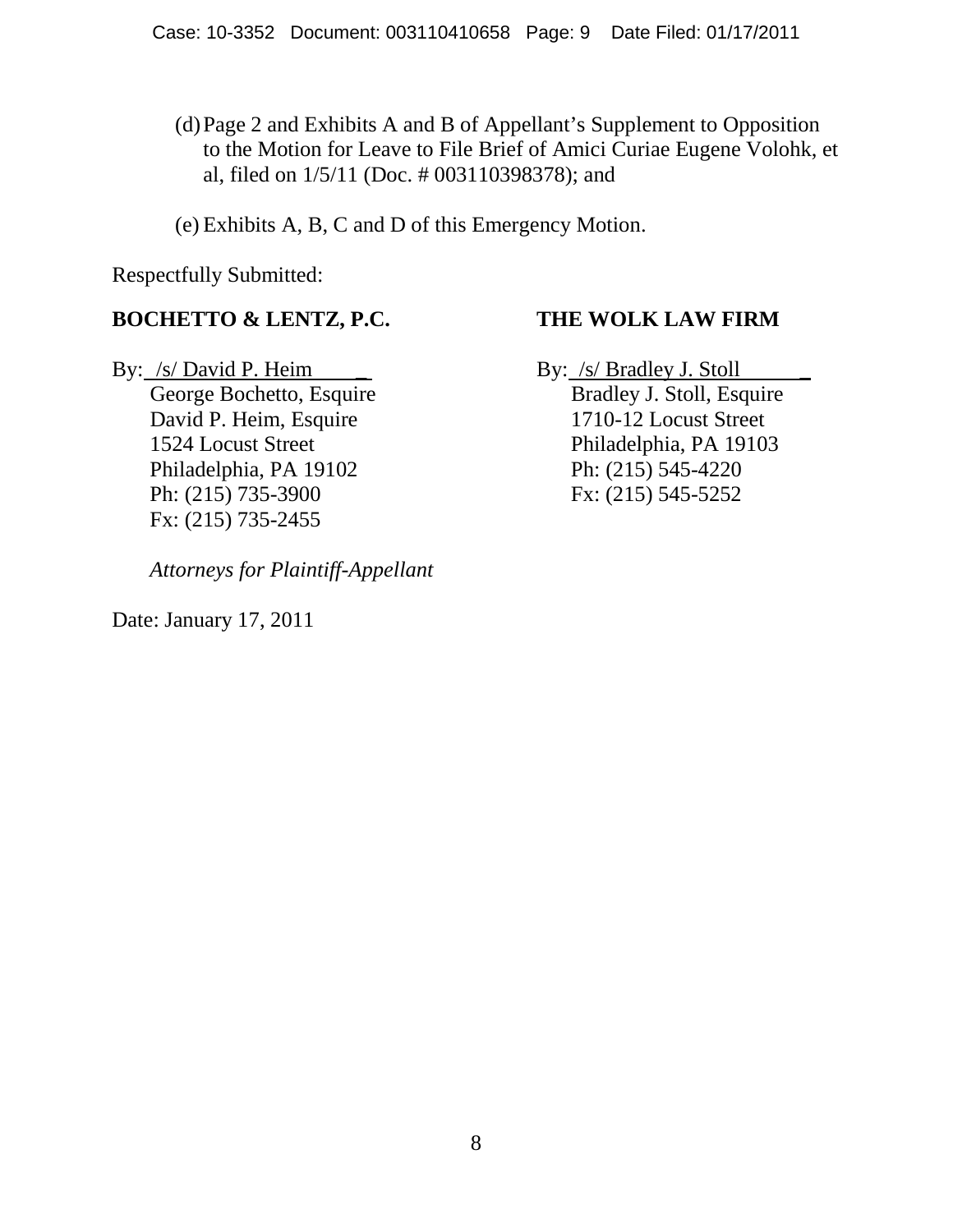#### **CERTIFICATE OF SERVICE**

I, David P. Heim, Esquire, hereby certify that on **January 17, 2011**, a copy of the foregoing Appellant's Emergency Motion to Seal Portions of Court Filings Referencing Libelous Statements Made by Others was served upon the following counsel via electronic filing:

> Michael Onufrak, Esquire WHITE and WILLIAMS LLP 1800 One Liberty Place 1650 Market Street Philadelphia, PA 19103

Michael E. Rosman, Esquire Center for Individual Rights 1233 20th Street N.W., Suite 300 Washington, DC 20036

Lucy L. Dalglish, Esquire 1101 Wilson Boulevard, Suite 1100 Arlington, VA 22209

David W.T. Daniels, Esquire Richards, Kibbe & Orbe, LLP 701 8<sup>th</sup> Street, N.W. Washington, DC 20001

On the same date, an electronic copy of the Appellant's Emergency Motion

to Seal Portions of Court Filings Referencing Libelous Statements Made by Others

was electronically transmitted to the Clerk of the United States Court of Appeals

for the Third Circuit.

Date: January 17, 2011 By: /s/ David P. Heim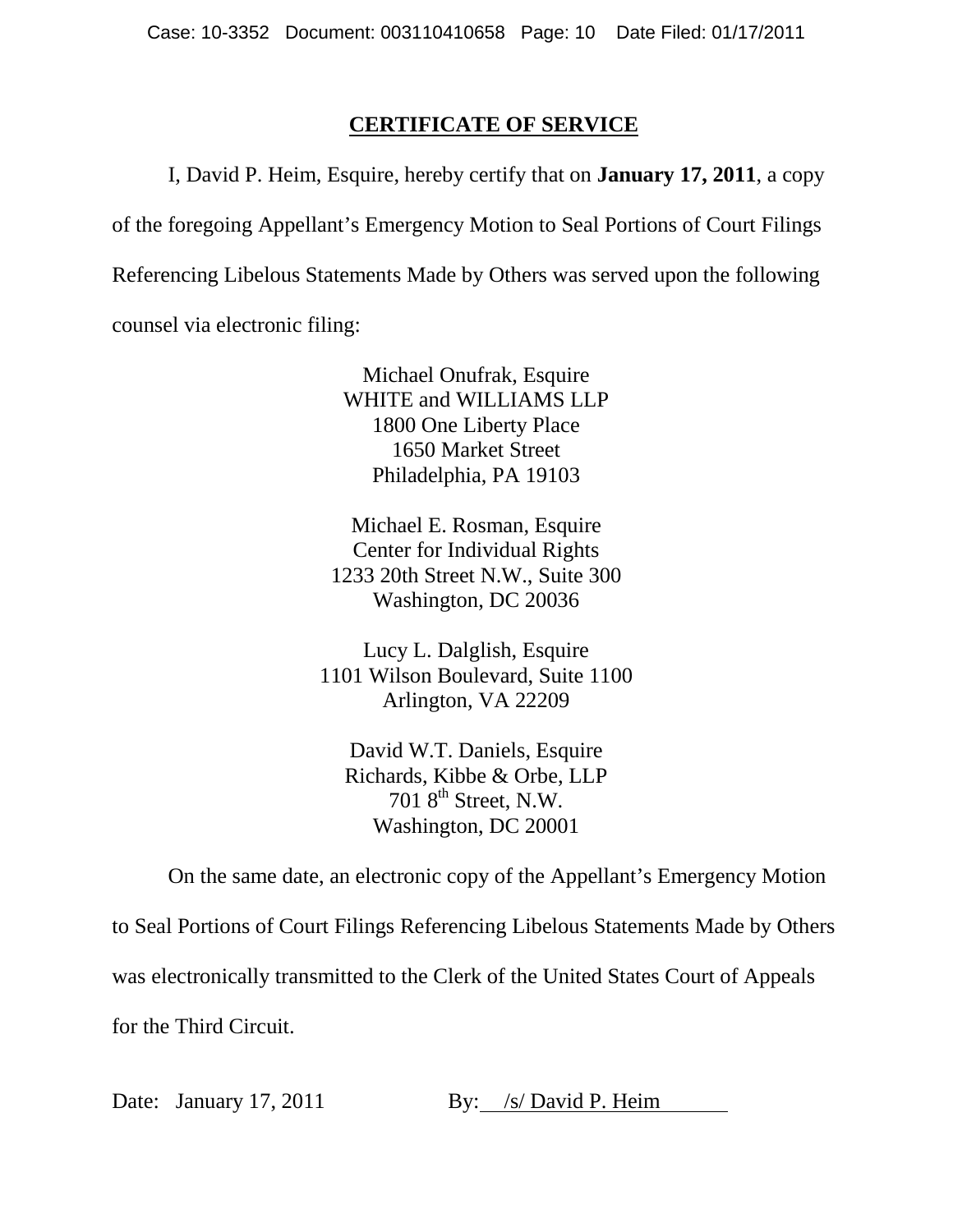Case: 10-3352 Document: 003110410659 Page: 1 Date Filed: 01/17/2011

## **EXHIBIT A** (Filed Under Seal)

 $\frac{1}{4}$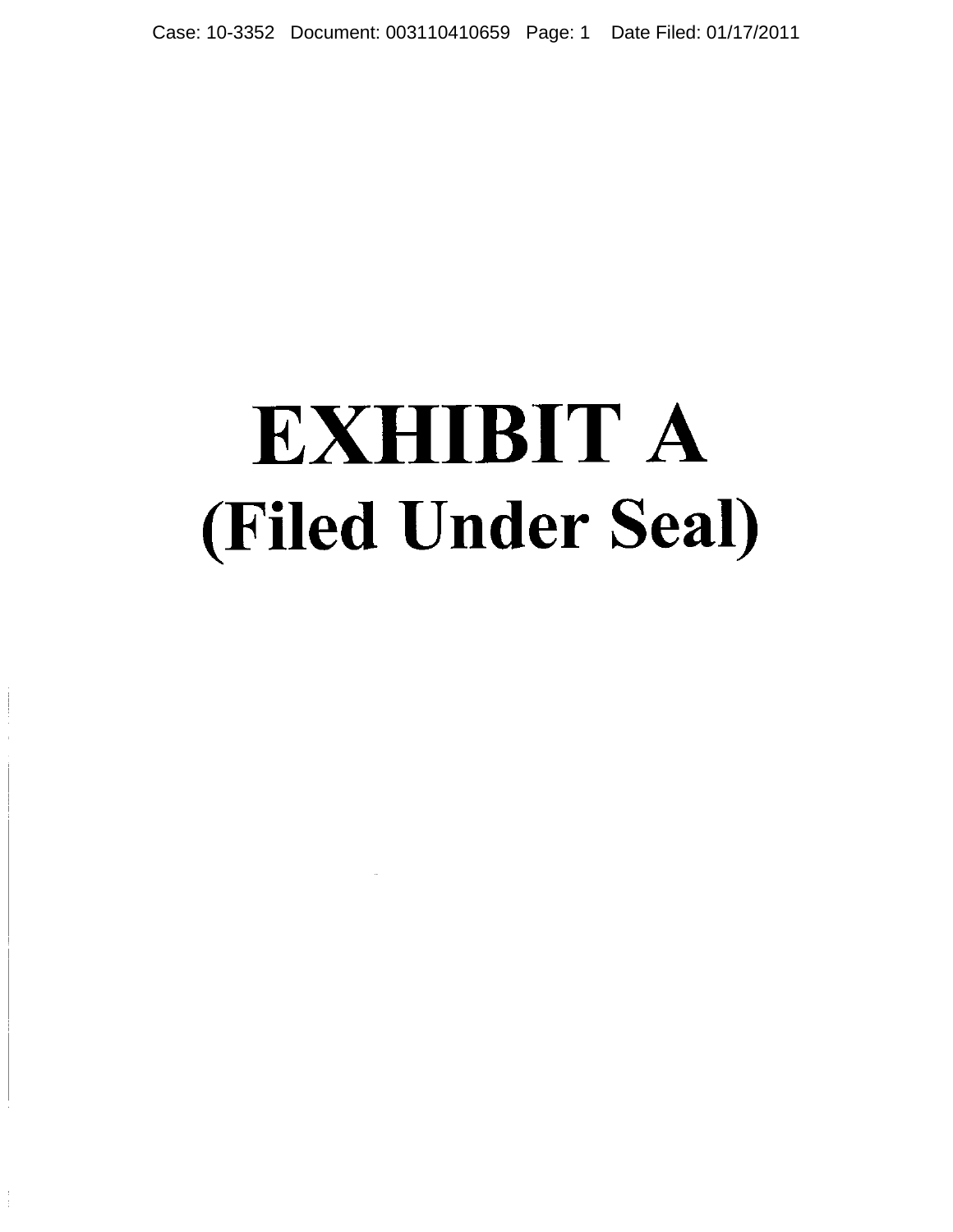Case: 10-3352 Document: 003110410659 Page: 2 Date Filed: 01/17/2011

## **EXHIBIT B** (Filed Under Seal)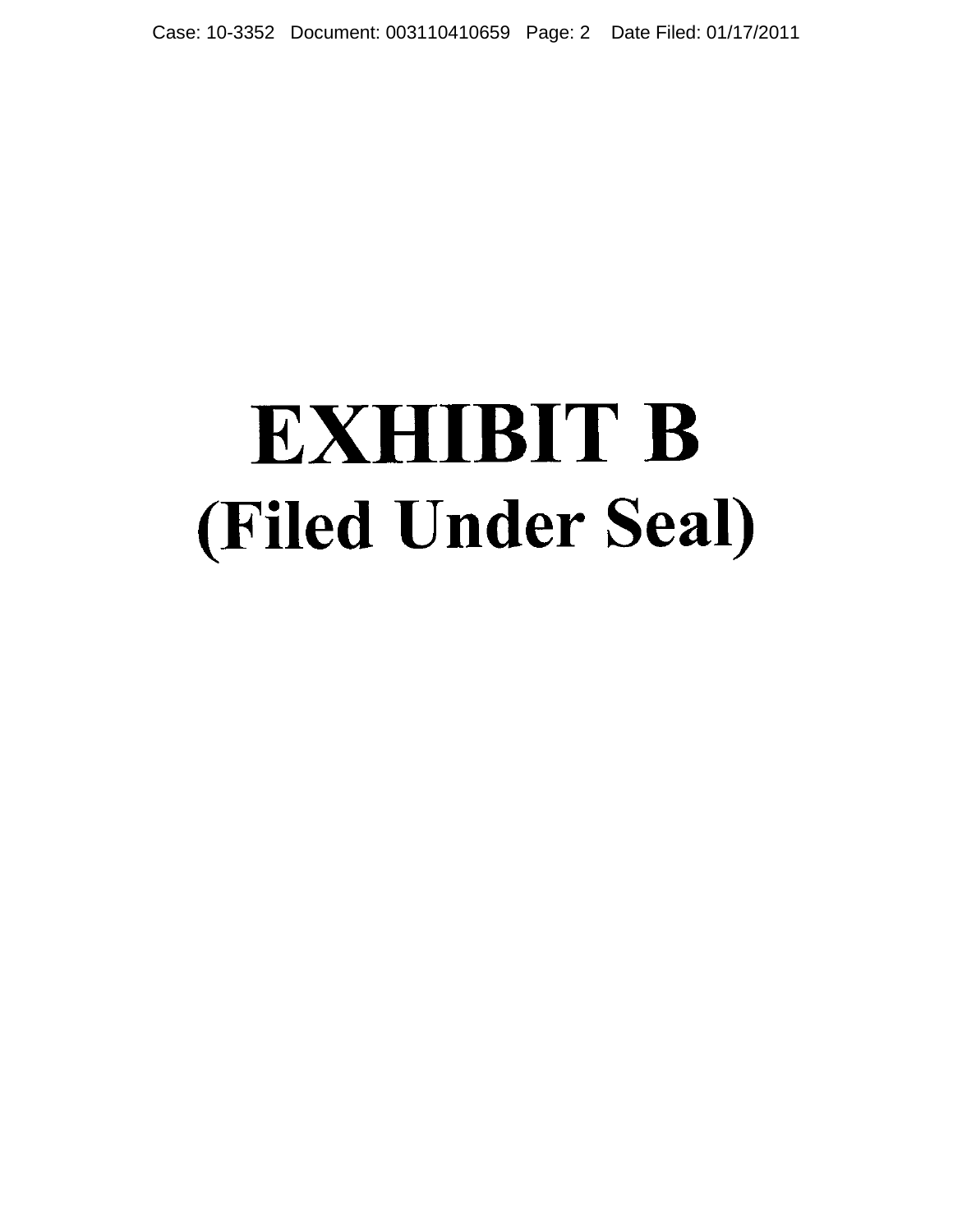Case: 10-3352 Document: 003110410659 Page: 3 Date Filed: 01/17/2011

## **EXHIBIT C (Filed Under Seal)**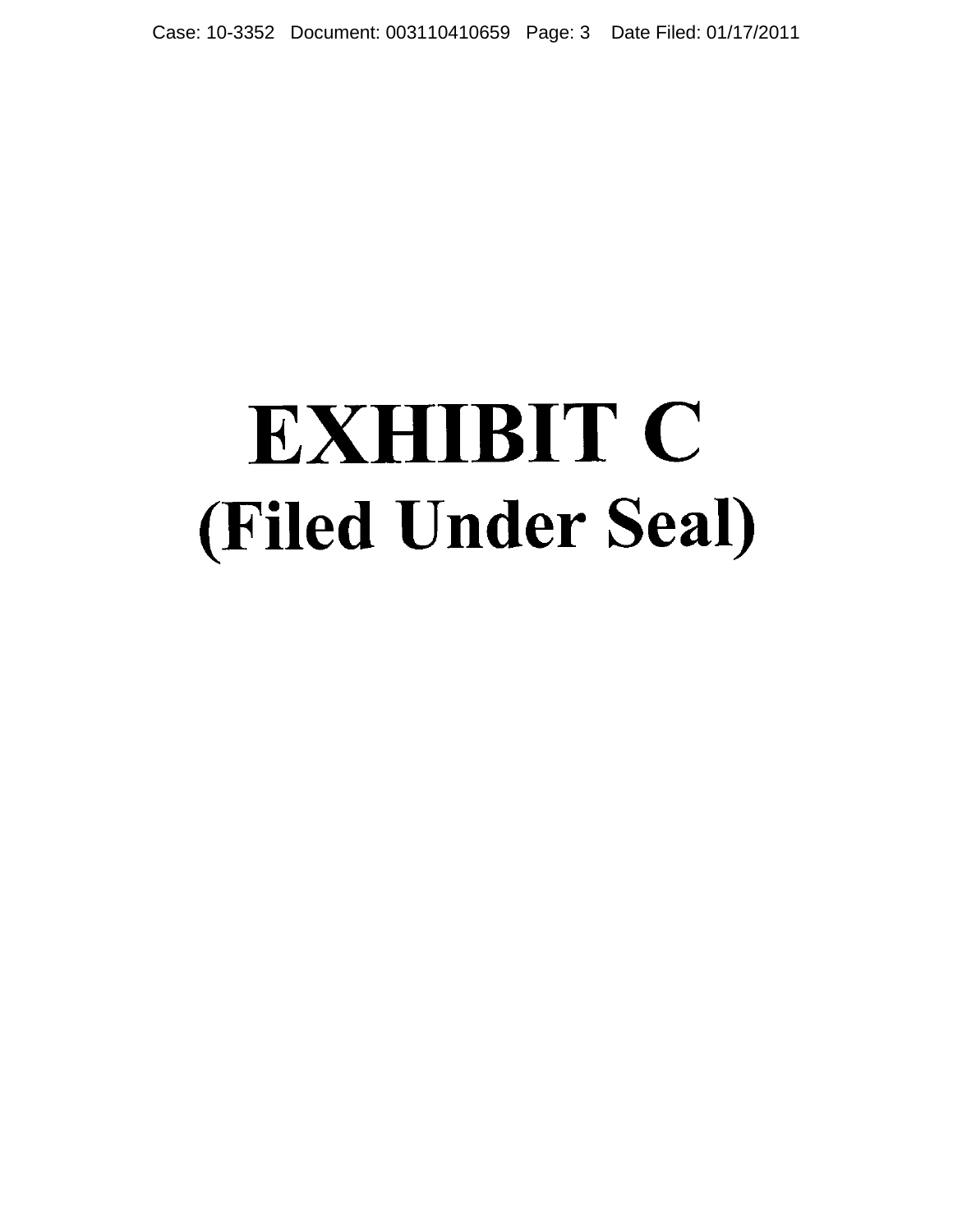Case: 10-3352 Document: 003110410659 Page: 4 Date Filed: 01/17/2011

# **EXHIBIT D** (Filed Under Seal)

 $\bar{t}$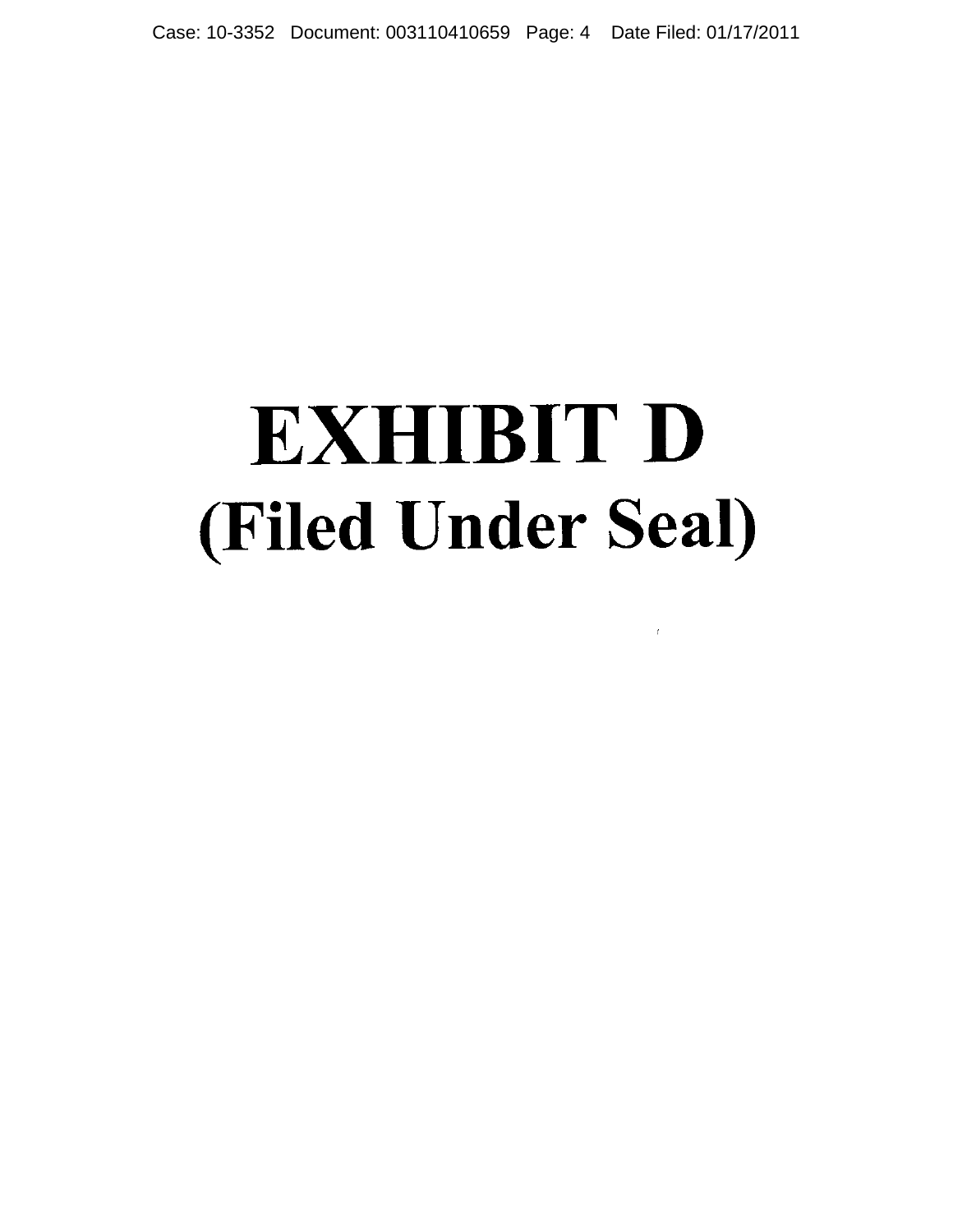### **EXHIBIT E**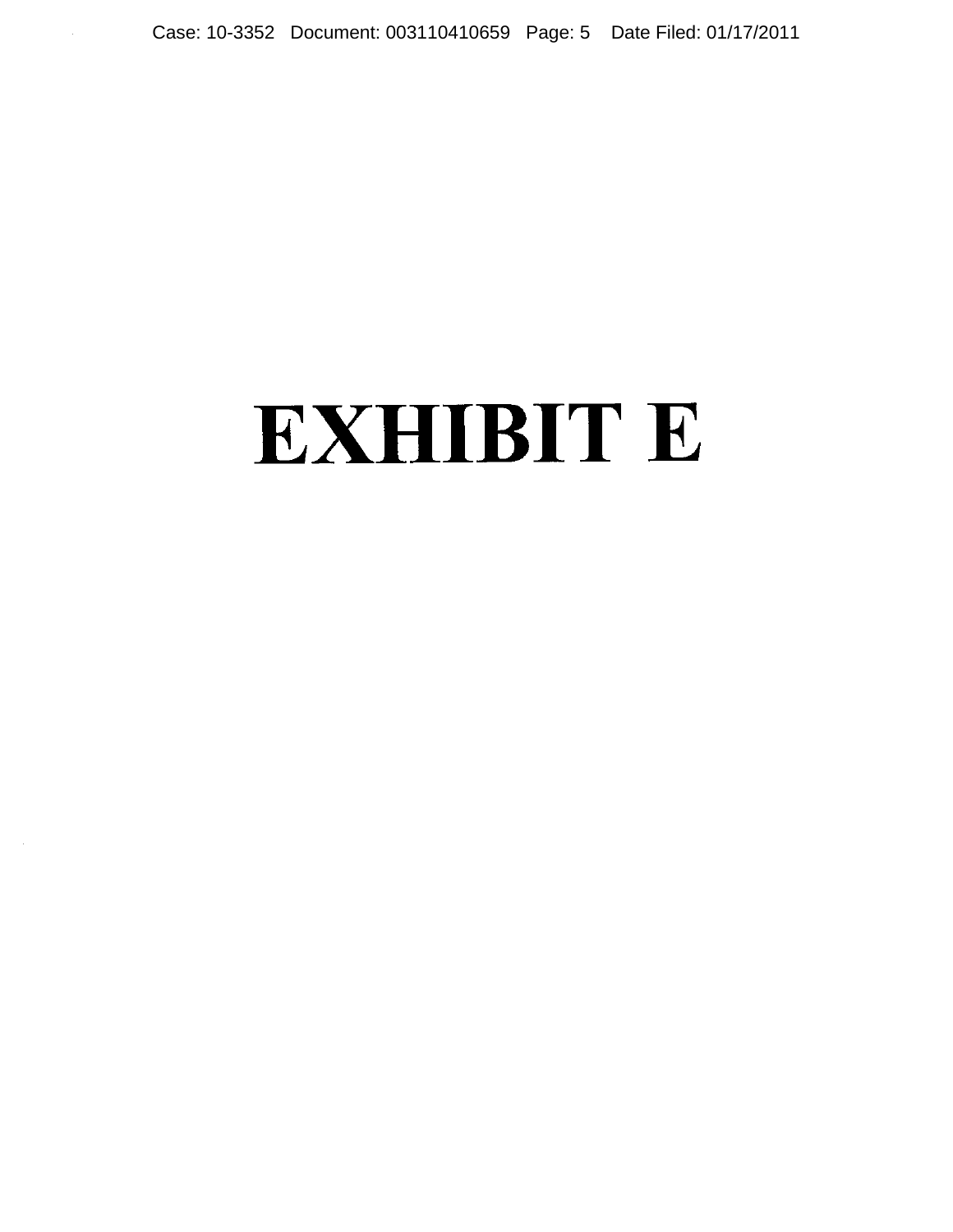#### $RK$ RICHARDS KIBBE&ORBELLP

David W.T. Daniels □ 202.261.2967 F 917.344.8797 ddaniels@rkollp.com

January 12, 2011

#### VIA EMAIL AND U.S. MAIL

George Bochetto, Esq. Bochetto & Lentz, P.C. 1524 Locust Street Philadelphia, PA 19102

#### December 31, 2010 Volokh Conspiracy Blog Posting  $Re:$

Dear Mr. Bochetto:

We are in receipt of your January 6, 2011 letter requesting that Eugene Volokh remove his December 31, 2010 Volokh Conspiracy blog posting and any comments thereto. As you know, in that post Professor Volokh quoted from Arthur Alan Wolk's Response in Opposition to the Motion for Leave to File Brief of *Amici Curiae* ("Response"), publicly filed on December 27, 2010 in Wolk v. Olson, Case No. 10-3352. Professor Volokh did so in order to respond to the false statements and insinuations against him made by your firm on Mr. Wolk's behalf in that Response. In quoting the Response, Professor Volokh made clear that he was not endorsing the statements that you claim are defamatory. Indeed, Professor Volokh specifically quoted the Response's denial of those very statements.

As such, your letter's assertion that Professor Volokh's blog posting is defamatory or in any manner improper is without basis.

First. Professor Volokh's posting is absolutely privileged as a fair comment on the Wolk v. Olson case. Cal. Civ. Code § 47(d) (West 2011) (privilege applies to "a fair and true report in, or a communication to, a public journal of ... a judicial ... or other public official proceeding ... or ... anything said in the course thereof"); see also Colt v. Freedom Communications, Inc., 109 Cal. App. 4th 1551 (2003) (applying § 47(d) protection to postings on online message boards). Pennsylvania law recognizes the same privilege. Mathis v. Philadelphia Newspapers, Inc., 455 F. Supp. 406, 415-16 (E.D. Pa. 1978).

New York